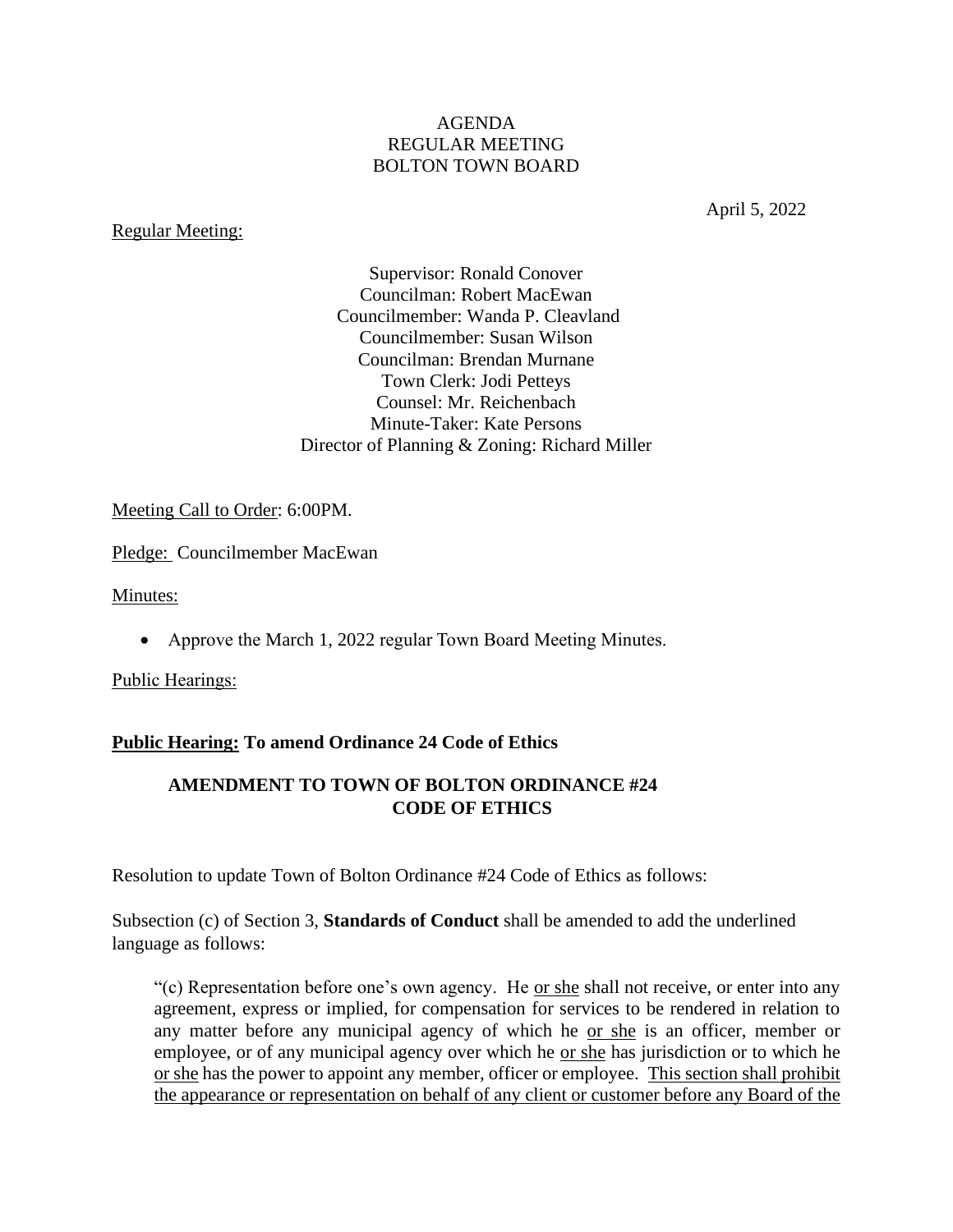Town of Bolton by an officer or employee except where such appearance or representation is: 1. in the discharge of his or her official duties for the Town of Bolton; or 2. the substantive subject matter of the appearance or representation is the officer or employee's personal interest."

# SECTION 7

## *EFFECTIVE DATE: This ordinance shall take effect 20 days after it is filed in the office of the State Comptroller and posted and published as required by law.*

# TO READ AS AMENDED:

# EFFECTIVE DATE: THIS ORDINANCE SHALL TAKE EFFECT 10 DAYS AFTER PUBLICATION AS REQUIRED BY LAW.

## Public in Attendance:

• Ben Driscoll, Jr.

### Correspondence:

- Clean View Capital regarding the Government Non-Debt" Finance Program.
- Invitation to the RPI Presidential Tribute Celebration.
- Sembrich Gala Invitation.
- NYS Assembly regarding the Pollution Prevention Community Grants Program applications.
- NYS DEC regarding Climate Smart Communities Program.
- American Legion Post 961 regarding the Memorial Day Parade.
- Thank you from The Sembrich for Occupancy Tax allotment.
- Lake George-Lake Champlain Regional Planning annual report.

## Committee Reports:

Councilman: Robert MacEwan Councilman: Brendan Murnane Councilmember: Susan Wilson Councilmember: Wanda P. Cleavland

## Supervisors Report:

- Deposits: \$ 184,980.71
- Disbursements: \$357,050.20
- Water District Flushing is being scheduled to take place May 3 4th.
- Road work presently underway on Finkle Road in preparation for improvements.
- Main WWTP Pump Station shutoff valve replaced, important upgrade with excellent project coordination by WWTP staff.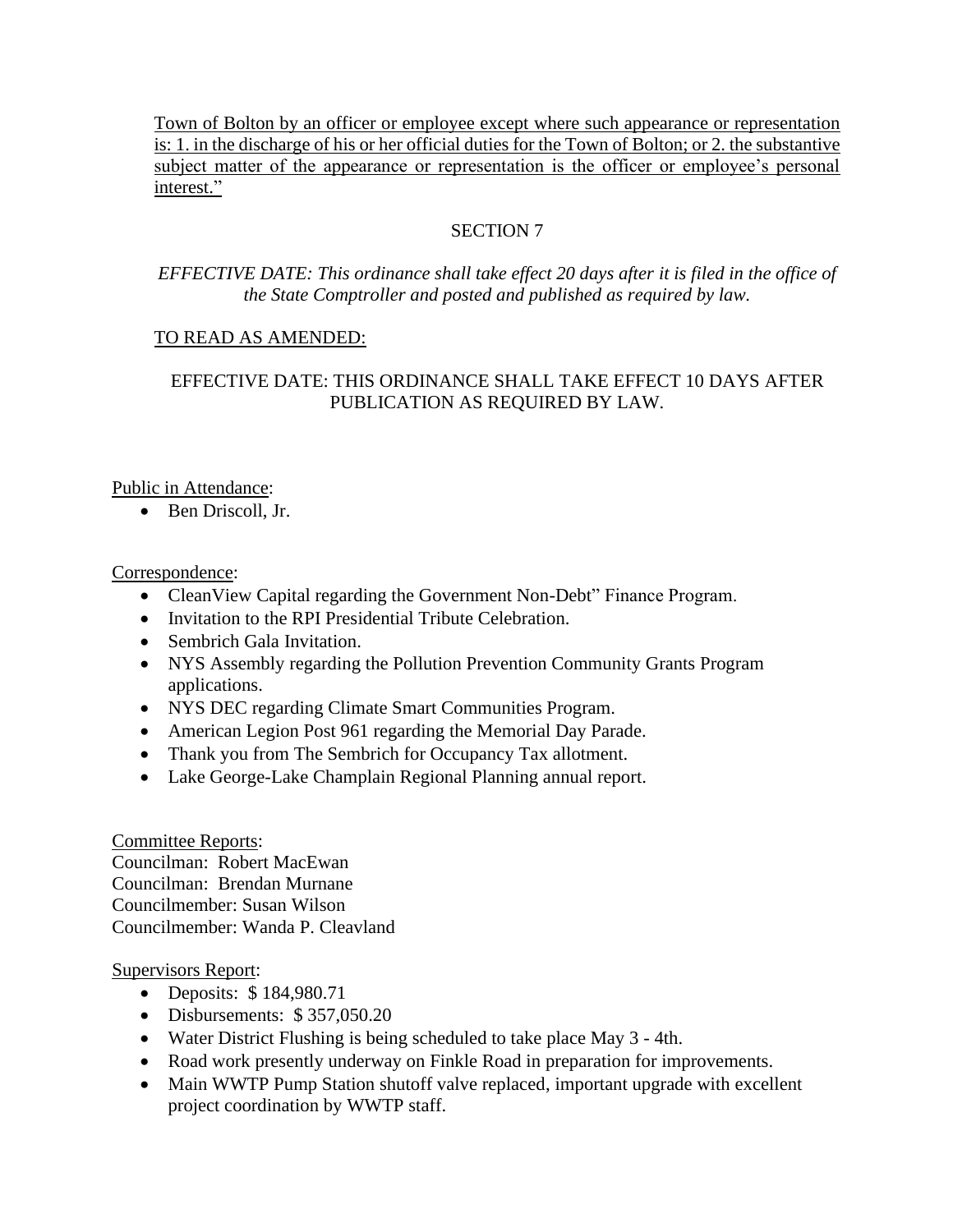## • New Business:

• Resolution to update the Town of Bolton 406- Code of Ethics Policy in the Employee Handbook under **Standards of Conduct** as follows:

> **Representation before one's own department** – An officer or employee shall not receive or enter into any agreement, express or implied, for compensation for services to be rendered in relation to any matter before any municipal department of which he or she is an officer, member or employee, or over which the officer or employee has jurisdiction or to which the officer or employee has the power to appoint any member, officer or employee. This section shall prohibit the appearance or representation on behalf of any client or customer before any Board of the Town of Bolton by an officer or employee except where such appearance or representation is: 1. in the discharge of his or her official duties for the Town of Bolton; or 2. the substantive subject matter of the appearance or representation is the officer or employee's personal interest."

- Resolution to authorize an additional \$7,000 to the LGPC for Invasive Species Program from Occupancy Tax funds.
- Resolution to authorize the mailing of the 2021 Water Quality report with the April 2022 billing.
- Resolution to authorize the Supervisor to accept change order #13 for the continuation of the zoning update with the LA Group in an amount not to exceed \$10,000.

### Public in Attendance

### TRANSFERS FOR APRIL 2022

| To                                                  | From                                                  | Amount                    |
|-----------------------------------------------------|-------------------------------------------------------|---------------------------|
| <b>GENERAL:</b><br>3120.2 Police/Constable EQ       | 3120.1 Police/Constable PS                            | \$17,211.00               |
| HIGHWAY:<br>5142.4 Snow Removal CE                  | 5142.1 Snow Removal PS                                | \$9,117.00                |
| SEWER:                                              |                                                       |                           |
| 1950.4 Judgments & Claims<br>8120.4 Sanitary Sewers | 1440.4 Professional Svcs<br>8130.4 Treatment/Disposal | \$1,000.00<br>\$15,000.00 |

### Pay the Bills: